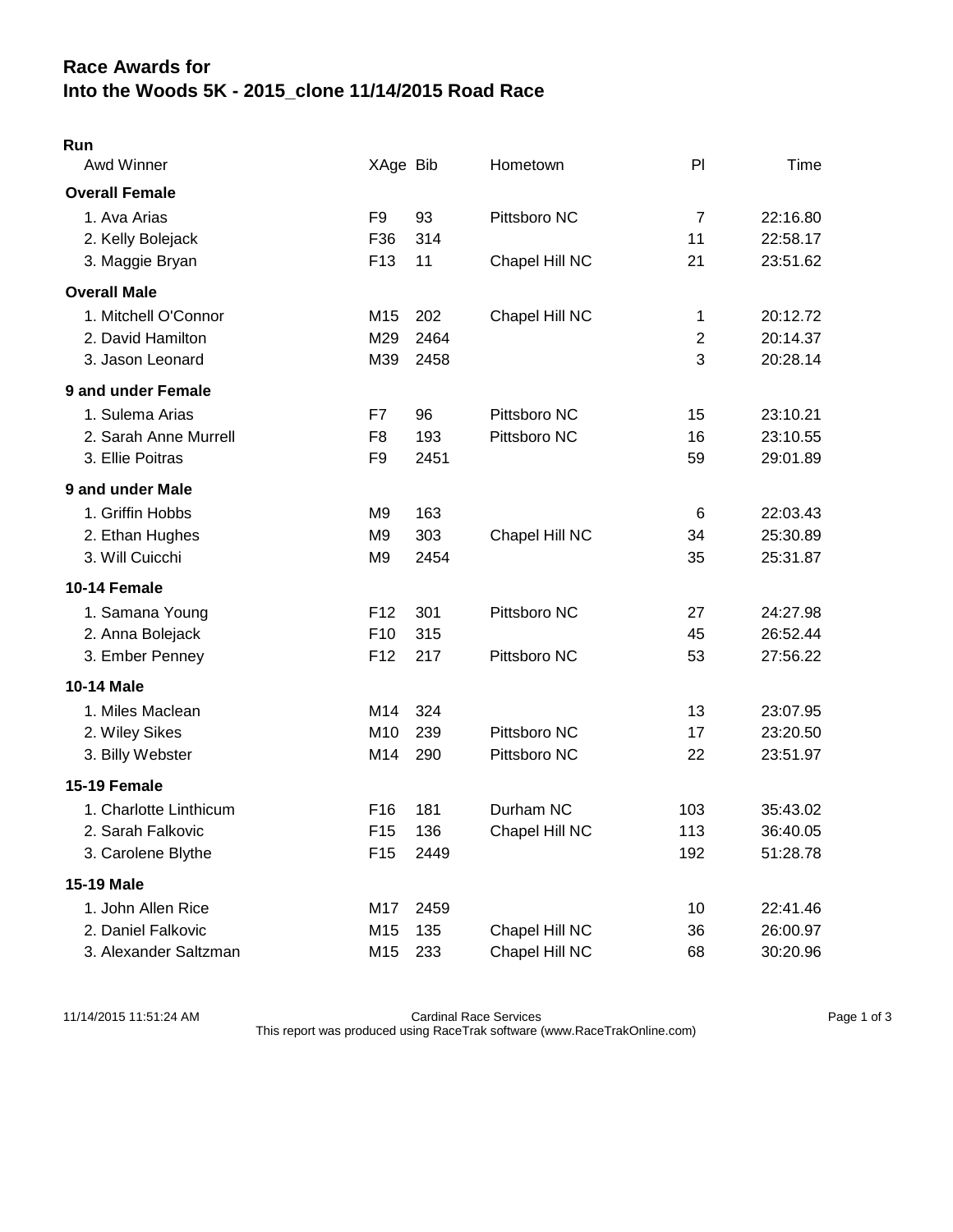| 20-29 Female                                                                         |                                    |            |                                 |           |                      |
|--------------------------------------------------------------------------------------|------------------------------------|------------|---------------------------------|-----------|----------------------|
| 1. Claire McDowell<br>2. Natalie Carpenter<br>3. Unassigned - 2 Eligible Registrants | F <sub>26</sub><br>F <sub>22</sub> | 191<br>116 | Siler City NC<br>Chapel Hill NC | 54<br>160 | 27:56.32<br>44:15.92 |
| <b>20-29 Male</b>                                                                    |                                    |            |                                 |           |                      |
| 1. Eric Hale                                                                         | M26                                | 147        |                                 | 20        | 23:46.91             |
| 2. Clay Berg                                                                         | M21                                | 99         | Pittsboro NC                    | 28        | 24:30.59             |
| 3. Alexander Herzing                                                                 | M23                                | 160        | Chapel Hill NC                  | 50        | 27:22.12             |
| <b>30-39 Female</b>                                                                  |                                    |            |                                 |           |                      |
| 1. aimee Haygood                                                                     | F38                                | 157        | Durham NC                       | 63        | 29:12.58             |
| 2. Cherry Cuicchi                                                                    | F39                                | 2453       |                                 | 67        | 29:53.05             |
| 3. Lisa Dusenberry                                                                   | F37                                | 131        | Pittsboro NC                    | 80        | 32:46.62             |
| 30-39 Male                                                                           |                                    |            |                                 |           |                      |
| 1. Matthew Etherington                                                               | M39                                | 134        | Durham NC                       | 8         | 22:25.59             |
| 2. Zach Smith                                                                        | M37                                | 2461       |                                 | 18        | 23:34.01             |
| 3. Rishi Oza                                                                         | M36                                | 209        | Chapel Hill NC                  | 29        | 24:34.13             |
| 40-49 Female                                                                         |                                    |            |                                 |           |                      |
| 1. Elizabeth Arias                                                                   | F41                                | 95         | Pittsboro NC                    | 30        | 24:45.29             |
| 2. Kari Maclean                                                                      | F40                                | 317        |                                 | 31        | 25:04.83             |
| 3. May Bryan                                                                         | F45                                | 113        | Chapel Hill NC                  | 48        | 27:04.49             |
| 40-49 Male                                                                           |                                    |            |                                 |           |                      |
| 1. Duncan Murrell                                                                    | M47                                | 192        | Pittsboro NC                    | 4         | 21:34.76             |
| 2. David Frazelle                                                                    | M40                                | 139        | Chapel Hill NC                  | 5         | 21:57.98             |
| 3. Mike O'Connor                                                                     | M45                                | 200        | Chapel Hill NC                  | 14        | 23:08.58             |
| 50-59 Female                                                                         |                                    |            |                                 |           |                      |
| 1. beth hayes                                                                        | f53                                | 155        | Pittsboro NC                    | 62        | 29:06.25             |
| 2. Patricia Hasbrouck                                                                | F <sub>54</sub>                    | 153        | Pittsboro NC                    | 74        | 31:30.59             |
| 3. terrie whitt                                                                      | f <sub>55</sub>                    | 298        | Pittsboro NC                    | 76        | 31:53.22             |
| 50-59 Male                                                                           |                                    |            |                                 |           |                      |
| 1. Bernard Penney                                                                    | M57                                | 216        | Pittsboro NC                    | 9         | 22:39.99             |
| 2. Gary Rice                                                                         | M55                                | 2460       |                                 | 12        | 23:00.16             |
| 3. Gregory Atchison                                                                  | M59                                | 302        | Chapel Hill NC                  | 39        | 26:13.74             |
| 60-69 Female                                                                         |                                    |            |                                 |           |                      |
| 1. Marion Haywood                                                                    | F68                                | 2450       | Chapel Hill NC                  | 123       | 37:40.09             |
| 2. Kerry Studwell                                                                    | F60                                | 256        | Pittsboro NC                    | 129       | 39:33.08             |
| 3. Nan Scrudato                                                                      | F61                                | 236        | Indian Trail NC                 | 132       | 39:47.32             |

11/14/2015 11:51:25 AM Cardinal Race Services Page 2 of 3 This report was produced using RaceTrak software (www.RaceTrakOnline.com)